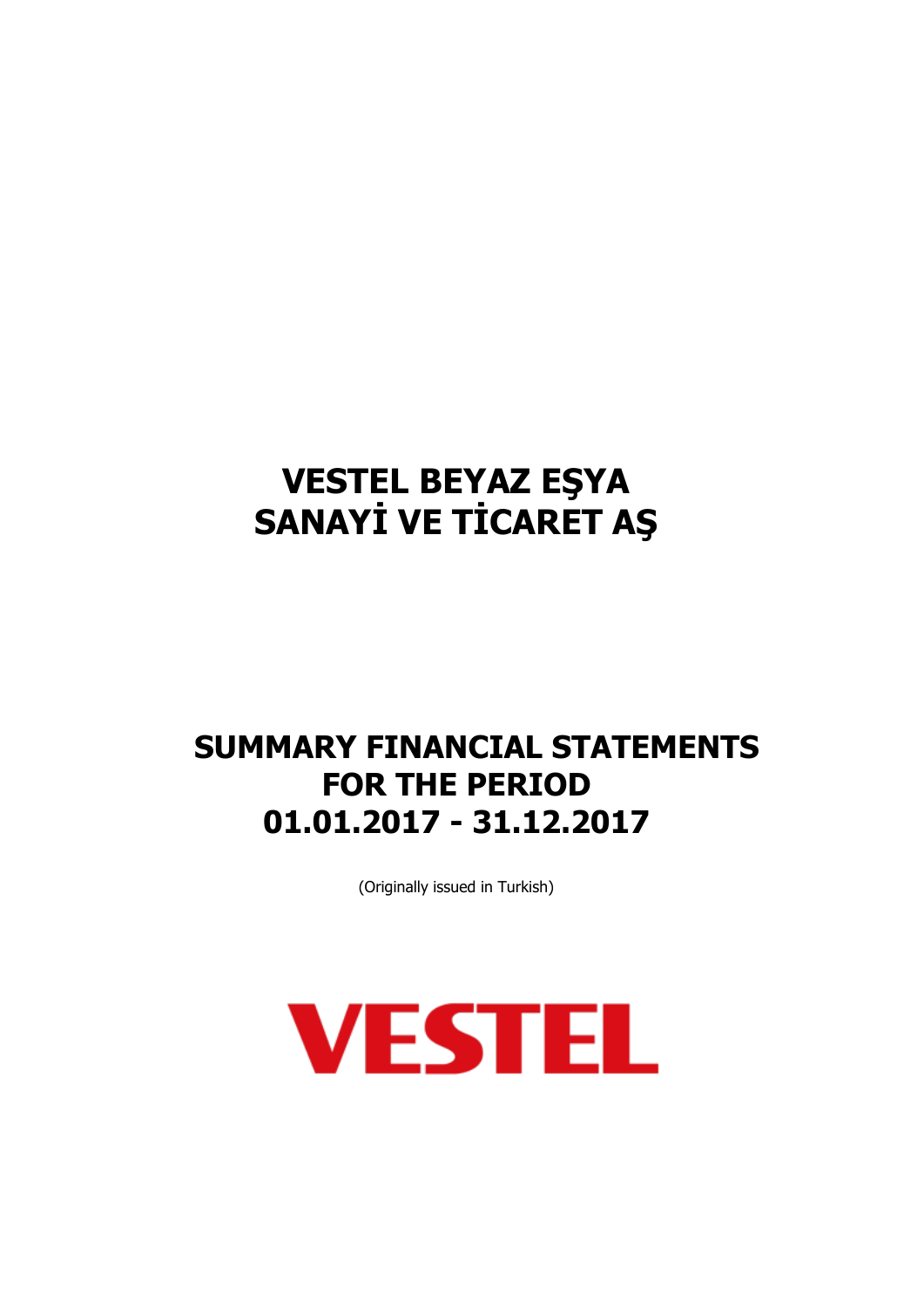SUMMARY FINANCIAL STATEMENTS FOR THE PERIOD 01.01.2017 – 31.12.2017

### **VESTEL BEYAZ EŞYA SANAYİ VE TİCARET AŞ CONDENSED INTERIM STATEMENTS OF BALANCE SHEETS AS OF 31 DECEMBER 2017 AND 31 DECEMBER 2016**

|                                                   |             | Audited    | Audited    |
|---------------------------------------------------|-------------|------------|------------|
| <b>ASSETS</b>                                     | <b>Note</b> | 31.12.2017 | 31.12.2016 |
| <b>Current Assets</b>                             |             | 2.289.940  | 1.818.711  |
| Cash and cash equivalents                         | 4           | 73.679     | 12.829     |
| Trade receivables                                 |             | 1.045.883  | 1.186.044  |
| Related parties                                   | 6           | 1.038.802  | 1.182.807  |
| Other parties                                     | 7           | 7.081      | 3.237      |
| Other receivables                                 |             | 645.195    | 336.710    |
| Related parties                                   | 6           | 511.898    | 258.612    |
| Other parties                                     | 8           | 133.297    | 78.098     |
| Derivative financial instruments                  |             | 4.009      | 26.404     |
| Derivative financial instruments held for trading | 27          | 1.759      | 2.922      |
| Cash flow hedges                                  | 27          | 2.250      | 23.482     |
| <b>Inventories</b>                                | 9           | 500.180    | 244.446    |
| Prepaid expenses                                  |             | 13.803     | 11.066     |
| Other parties                                     | 10          | 13.803     | 11.066     |
| Current income tax assets                         | 25          | 1.250      |            |
| Other current assets                              |             | 5.941      | 1.212      |
| Other parties                                     | 17          | 5.941      | 1.212      |
| <b>Non - Current Assets</b>                       |             | 740.049    | 468.792    |
| Property, plant and equipment                     |             | 553.202    | 327.965    |
| Land and premises                                 | 11          | 39.063     | 6.547      |
| Land improvements                                 | 11          | 844        | 875        |
| <b>Buildings</b>                                  | 11          | 40.838     | 40.247     |
| Machinery and equipment                           | 11          | 367.398    | 254.966    |
| Vehicles                                          | 11          | 249        | 215        |
| Fixtures and fittings                             | 11          | 17.689     | 15.028     |
| Leasehold improvements                            | 11          | 4.070      | 3.144      |
| Construction in progress                          | 11          | 83.051     | 6.943      |
| Intangible assets                                 |             | 118.214    | 97.030     |
| Other rights                                      | 12          | 19         | 22         |
| Capitalized development costs                     | 12          | 109.806    | 89.931     |
| Other intangible assets                           | 12          | 8.389      | 7.077      |
| Prepaid expenses                                  |             | 62.952     | 41.741     |
| Other parties                                     | 10          | 62.952     | 41.741     |
| Deferred tax asset                                | 25          | 5.681      | 2.056      |
| <b>TOTAL ASSETS</b>                               |             | 3.029.989  | 2.287.503  |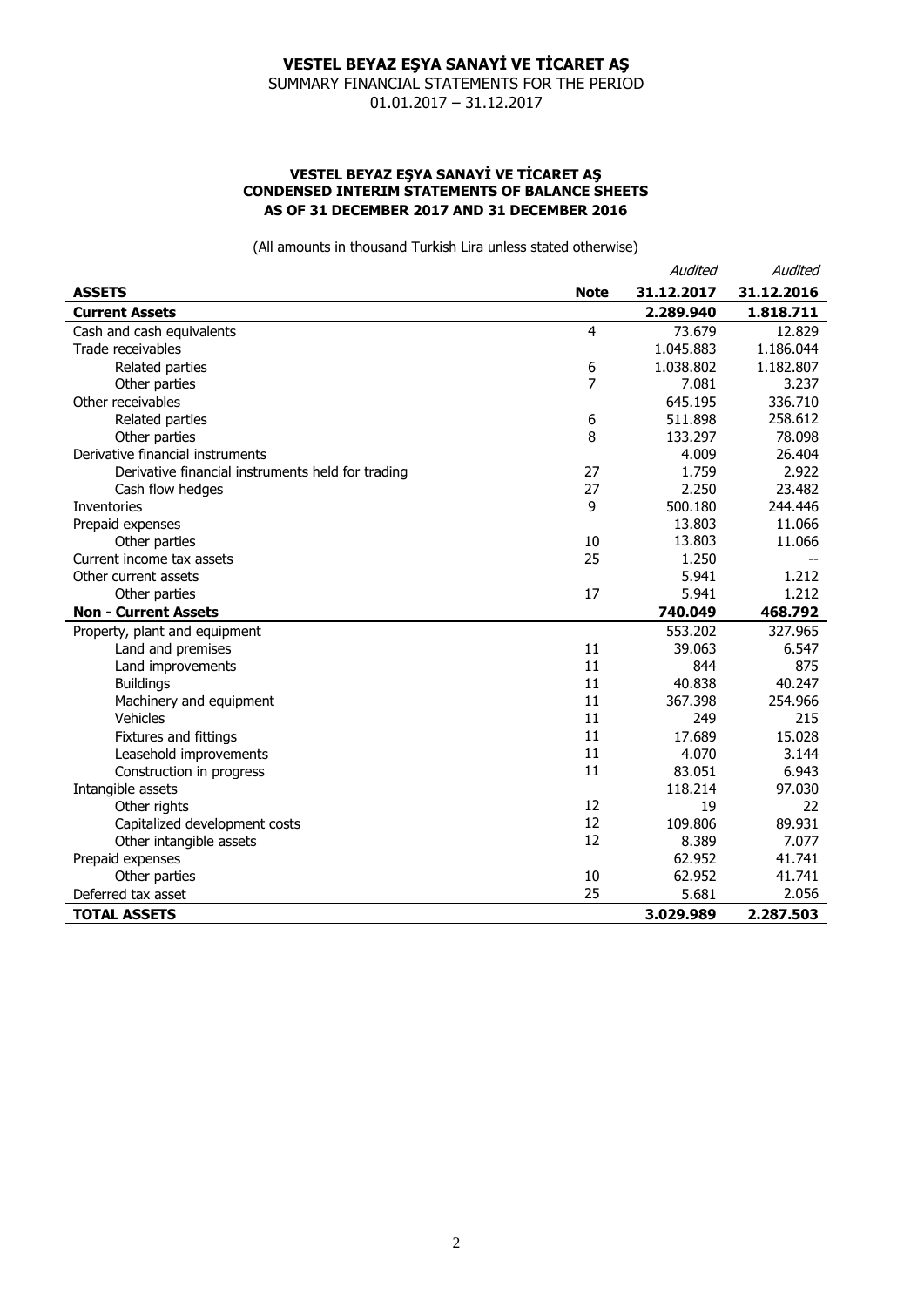SUMMARY FINANCIAL STATEMENTS FOR THE PERIOD 01.01.2017 – 31.12.2017

### **VESTEL BEYAZ EŞYA SANAYİ VE TİCARET AŞ CONDENSED INTERIM STATEMENTS OF BALANCE SHEETS AS OF 31 DECEMBER 2017 AND 31 DECEMBER 2016**

|                                                                             |                | Audited    | Audited    |
|-----------------------------------------------------------------------------|----------------|------------|------------|
| LIABILITIES AND SHAREHOLDERS' EQUITY                                        | <b>Note</b>    | 31.12.2017 | 31.12.2016 |
| <b>Current Liabilities</b>                                                  |                | 1.706.307  | 1.002.241  |
| Short-term financial liabilities                                            |                | 281.926    | 26,407     |
| <b>Bank loans</b>                                                           | 5              | 281.476    | 26.407     |
| Leasing debts                                                               | 5              | 450        |            |
| Short-term portion of long-term financial liabilities                       |                | 70.051     | 15.691     |
| <b>Bank loans</b>                                                           | 5              | 70.051     | 15.691     |
| Trade payables                                                              |                | 1.242.281  | 840.474    |
| Related parties                                                             | 6              | 40.744     | 23.448     |
| Other parties                                                               | 7              | 1.201.537  | 817.026    |
| Liabilities for employee benefits                                           | 16             | 26.671     | 23.763     |
| Other liabilities                                                           |                | 64.507     | 52.999     |
| Related parties                                                             | 6              | 64.507     | 52.999     |
| Derivative financial instruments                                            |                | 9.977      | 27,853     |
| Derivative financial instruments held for trading                           | 27             | 5.993      | 27.853     |
| Derivative financial instruments held for hedging                           | 27             | 3.984      |            |
| Current income tax liabilities                                              | 25             | $-\, -$    | 3.185      |
| Short-term provisions                                                       | 14             | 2.197      | 1.620      |
| Other current liabilities                                                   |                | 8.697      | 10.249     |
| Other parties                                                               | 7              | 8.697      | 10.249     |
| <b>Non-Current Liabilities</b>                                              |                | 311.545    | 365.331    |
| Long-term financial liabilities                                             |                | 179.514    | 206.611    |
| <b>Bank loans</b>                                                           | 5              | 178.968    | 206.611    |
| Leasing debts                                                               | 5              | 546        |            |
| Trade payables                                                              |                | 1.959      |            |
| Other parties                                                               | $\overline{7}$ | 1.959      |            |
| Other payables                                                              |                | 98.323     | 134.261    |
| Related parties                                                             | 6              | 98.323     | 134.261    |
| Long-term provisions                                                        |                | 31.749     | 24.459     |
| Provisions for employee benefits                                            | 16             | 31.749     | 24.459     |
| <b>Shareholders' Equity</b>                                                 |                | 1.012.137  | 919.931    |
| Paid-in capital                                                             | 18             | 190.000    | 190.000    |
| Adjustments to share capital                                                | 18             | 9.734      | 9.734      |
| Share premium (Discount)                                                    | 18             | 109.031    | 109.031    |
| Other comprehensive income/expense not to be reclassified to profit or loss |                | (6.203)    | (3.313)    |
| Revaluation gain/loss                                                       |                | (6.203)    | (3.313)    |
| Other comprehensive income/expense to be reclassified to profit or loss     |                | (1.352)    | 18.786     |
| Cash flow hedges                                                            | 24             | (1.352)    | 18.786     |
| Restricted reserves                                                         | 18             | 111.627    | 77.019     |
| Retained earnings                                                           | 18             | 304.066    | 193.669    |
| Net income for the period                                                   |                | 295.234    | 325.005    |
| <b>TOTAL LIABILITIES AND EQUITY</b>                                         |                | 3.029.989  | 2.287.503  |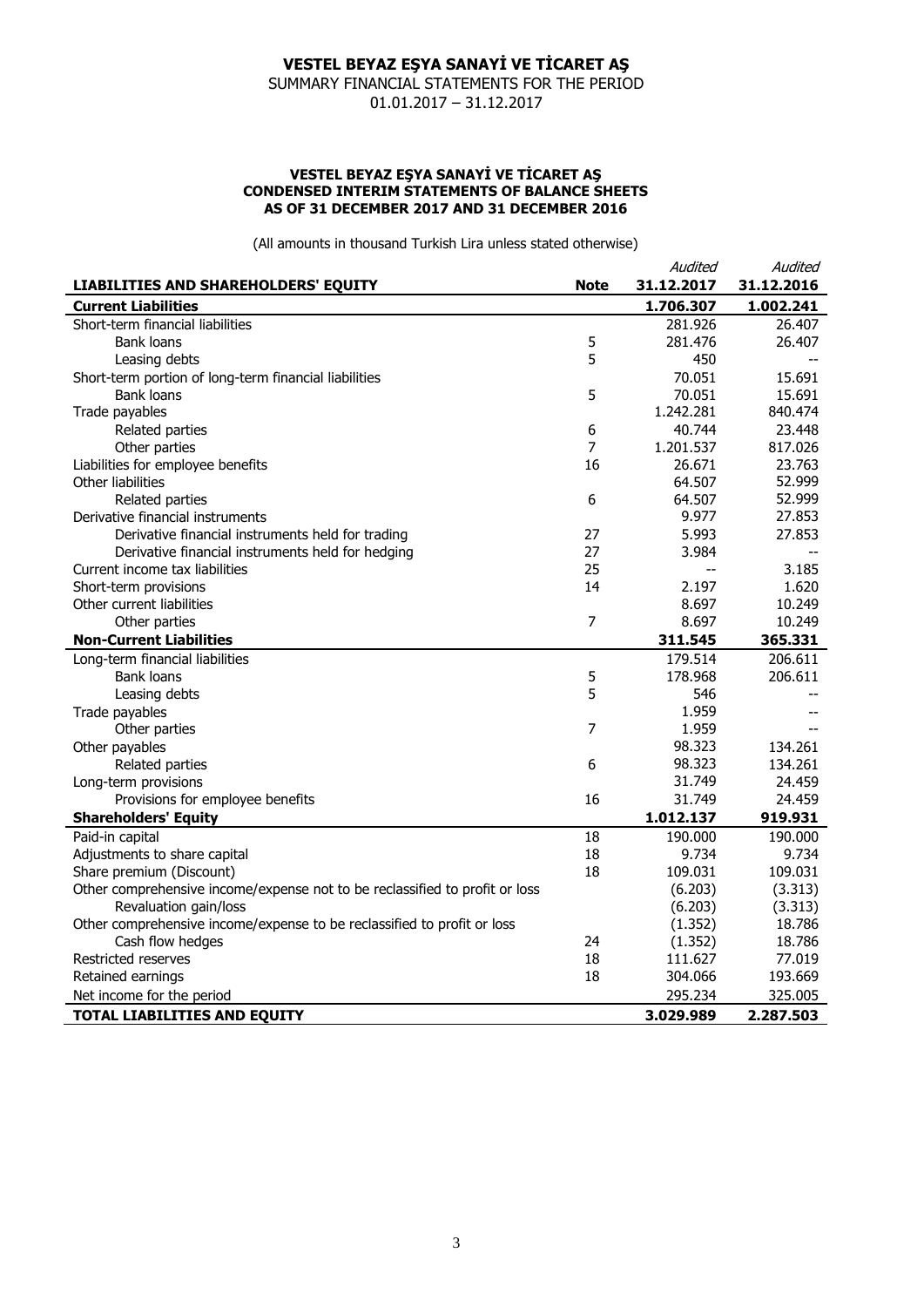SUMMARY FINANCIAL STATEMENTS FOR THE PERIOD 01.01.2017 – 31.12.2017

### **VESTEL BEYAZ EŞYA SANAYİ VE TİCARET AŞ CONDENSED INTERIM STATEMENTS OF INCOME FOR THE PERIOD ENDED 31 DECEMBER 2017 AND 31 DECEMBER 2016**

|                                         |             | Audited                 | Audited                 |
|-----------------------------------------|-------------|-------------------------|-------------------------|
|                                         | <b>Note</b> | $01.01 -$<br>31.12.2017 | $01.01 -$<br>31.12.2016 |
| Revenue                                 | 19          | 3.857.756               | 3.037.017               |
| Cost of sales                           | 19          | (3.363.747)             | (2.546.704)             |
| <b>Gross Profit</b>                     |             | 494.009                 | 490.313                 |
| General & Administrative expenses       | 21          | (48.918)                | (47.395)                |
| Marketing expenses                      | 21          | (53.931)                | (46.926)                |
| Research & Development expenses         | 21          | (36.959)                | (31.351)                |
| Other income from operating activities  | 22          | 325,713                 | 164.643                 |
| Other expense from operating activities | 22          | (195.302)               | (142.519)               |
| <b>Operating Profit/Loss</b>            |             | 484.612                 | 386.765                 |
| Financial income                        | 23          | 128.567                 | 109.985                 |
| Financial expense                       | 23          | (312.605)               | (162.977)               |
| <b>Profit Before Tax</b>                |             | 300.574                 | 333.773                 |
| Tax benefit/(expense)                   |             | (5.340)                 | (8.768)                 |
| Current tax benefit/(expense)           | 25          | (3.164)                 | (18.751)                |
| Deferred tax benefit/(expense)          | 25          | (2.176)                 | 9.983                   |
| <b>Net Income for the Period</b>        |             | 295.234                 | 325.005                 |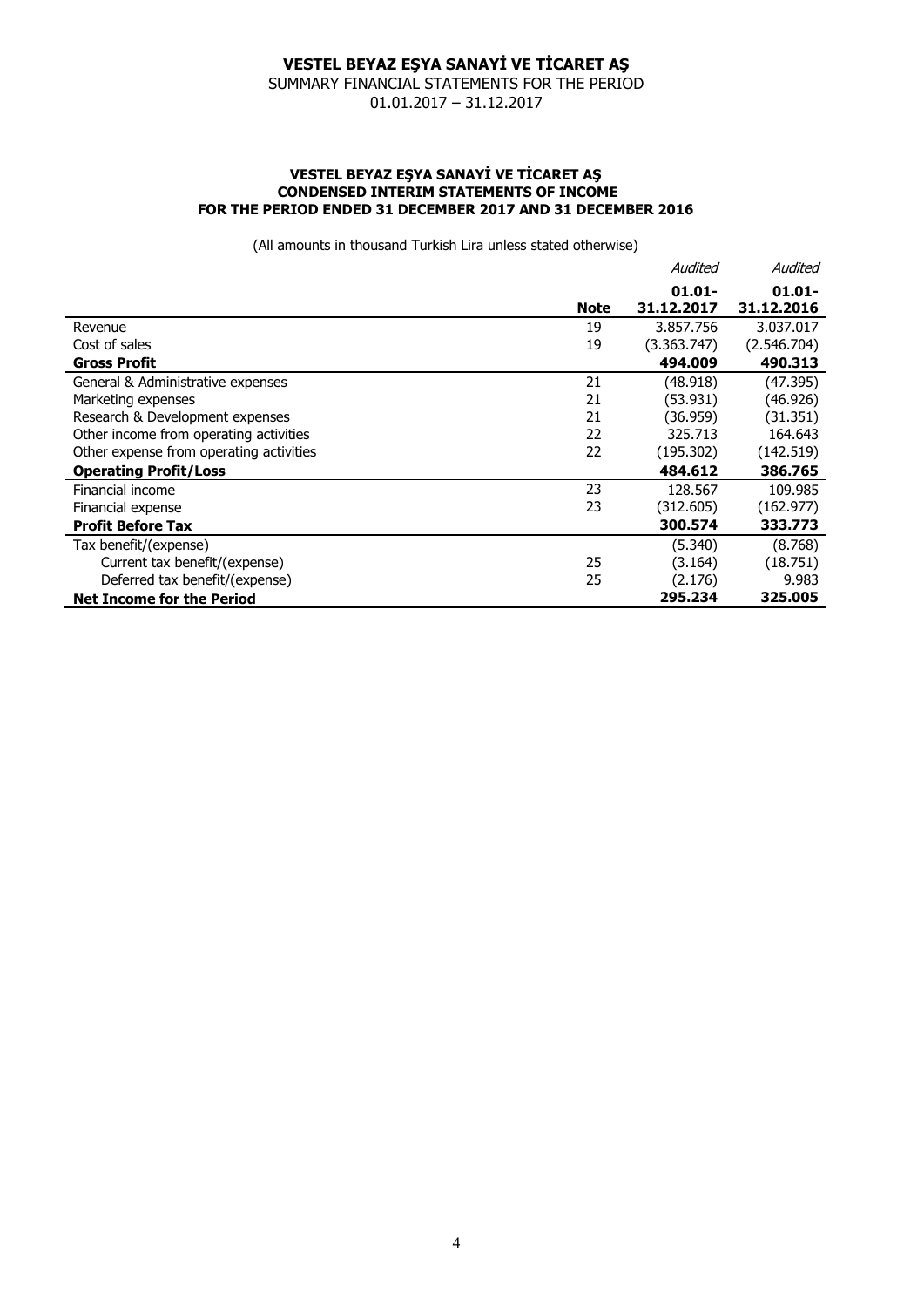SUMMARY FINANCIAL STATEMENTS FOR THE PERIOD 01.01.2017 – 31.12.2017

#### **VESTEL BEYAZ EŞYA SANAYİ VE TİCARET AŞ CONDENSED INTERIM STATEMENTS OF CASHFLOWS FOR THE PERIOD ENDED 31 DECEMBER 2017 AND 31 DECEMBER 2016**

| $01.01 -$<br>$01.01 -$<br>31.12.2017<br>31.12.2016<br><b>Note</b><br>655.672<br>245.564<br><b>Net Cash Provided by Operating Activities:</b><br>325.005<br>295.234<br>Net income for the period<br>Adjustments to reconcile net income<br>170.287<br>176.770<br>111.746<br>91.066<br>11<br>Depreciation and amortization<br>907<br>(354)<br>9<br>Impairment on inventories<br>11.270<br>10.992<br>Provisions<br>10.730<br>10.693<br>16<br>Provisions for employment termination benefits<br>577<br>262<br>14<br>Provisions for lawsuits and/or penalties<br>(22.028)<br>(21.605)<br>Interest income<br>23<br>47.864<br>22.843<br>23<br>Interest expense<br>43.440<br>30.838<br>Unrealized foreign exchange differences<br>(20.697)<br>35.851<br>Fair value (gain)/loss on derivative financial instruments<br>5.340<br>8.768<br>Tax (benefit)/expense<br>(478)<br>(239)<br>(Gain)/loss from sales of tangible assets<br>(967)<br>(7.500)<br>Other<br>4<br>204.766<br>(246.393)<br><b>Changes in working capital</b><br>(361.459)<br>140.161<br>(Increase)/decrease in trade receivables<br>(364.101)<br>144.005<br>Related parties<br>6<br>2.642<br>(3.844)<br>Other parties<br>7<br>(55.199)<br>20.139<br>(Increase)/decrease in other receivables<br>20.139<br>(55.199)<br>Other parties<br>8<br>17.284<br>(256.641)<br>9<br>(Increase)/decrease in inventories<br>(38.749)<br>(23.948)<br>10<br>(Increase)/decrease in pre-paid expenses<br>403.766<br>109.824<br>Increase/(decrease) in trade payables<br>(1.750)<br>17.296<br>Related parties<br>6<br>111.574<br>386.470<br>7<br>Other parties<br>2.908<br>3.709<br>16<br>Increase/(decrease) in employee termination benefits<br>2.859<br>(6.281)<br>Other<br>(4.729)<br>(920)<br>(Increase)/decrease in other assets<br>17<br>3.779<br>(1.552)<br>17<br>Increase/(decrease) in other liabilities<br>670.287<br>255.382<br><b>Cash Flows From (Used in) Operations</b><br>(7.016)<br>(7.712)<br>16<br>Employee termination benefits paid<br>(7.599)<br>(2.106)<br>25<br>Current income tax paid<br>(610.975)<br>(374.901)<br><b>Net Cash From Investing Activities:</b><br>3.280<br>2.870<br>Cash provided from sales of tangible assets<br>(318.614)<br>(89.436)<br>Acquisition of tangible assets<br>11<br>(42.355)<br>(29.723)<br>Acquisition of intangible assets<br>12<br>(253.286)<br>(258.612)<br>Cash advances and loans made to related parties<br>6<br>8.653<br>52.512<br><b>Net Cash From Financing Activities:</b><br>653.271<br>442.600<br>Proceeds from bank borrowings |       | Audited | Audited |
|---------------------------------------------------------------------------------------------------------------------------------------------------------------------------------------------------------------------------------------------------------------------------------------------------------------------------------------------------------------------------------------------------------------------------------------------------------------------------------------------------------------------------------------------------------------------------------------------------------------------------------------------------------------------------------------------------------------------------------------------------------------------------------------------------------------------------------------------------------------------------------------------------------------------------------------------------------------------------------------------------------------------------------------------------------------------------------------------------------------------------------------------------------------------------------------------------------------------------------------------------------------------------------------------------------------------------------------------------------------------------------------------------------------------------------------------------------------------------------------------------------------------------------------------------------------------------------------------------------------------------------------------------------------------------------------------------------------------------------------------------------------------------------------------------------------------------------------------------------------------------------------------------------------------------------------------------------------------------------------------------------------------------------------------------------------------------------------------------------------------------------------------------------------------------------------------------------------------------------------------------------------------------------------------------------------------------------------------------------------------------------------------------------------------------------------------------------------------------------------------------------------------------------------------|-------|---------|---------|
|                                                                                                                                                                                                                                                                                                                                                                                                                                                                                                                                                                                                                                                                                                                                                                                                                                                                                                                                                                                                                                                                                                                                                                                                                                                                                                                                                                                                                                                                                                                                                                                                                                                                                                                                                                                                                                                                                                                                                                                                                                                                                                                                                                                                                                                                                                                                                                                                                                                                                                                                             |       |         |         |
|                                                                                                                                                                                                                                                                                                                                                                                                                                                                                                                                                                                                                                                                                                                                                                                                                                                                                                                                                                                                                                                                                                                                                                                                                                                                                                                                                                                                                                                                                                                                                                                                                                                                                                                                                                                                                                                                                                                                                                                                                                                                                                                                                                                                                                                                                                                                                                                                                                                                                                                                             |       |         |         |
|                                                                                                                                                                                                                                                                                                                                                                                                                                                                                                                                                                                                                                                                                                                                                                                                                                                                                                                                                                                                                                                                                                                                                                                                                                                                                                                                                                                                                                                                                                                                                                                                                                                                                                                                                                                                                                                                                                                                                                                                                                                                                                                                                                                                                                                                                                                                                                                                                                                                                                                                             |       |         |         |
|                                                                                                                                                                                                                                                                                                                                                                                                                                                                                                                                                                                                                                                                                                                                                                                                                                                                                                                                                                                                                                                                                                                                                                                                                                                                                                                                                                                                                                                                                                                                                                                                                                                                                                                                                                                                                                                                                                                                                                                                                                                                                                                                                                                                                                                                                                                                                                                                                                                                                                                                             |       |         |         |
|                                                                                                                                                                                                                                                                                                                                                                                                                                                                                                                                                                                                                                                                                                                                                                                                                                                                                                                                                                                                                                                                                                                                                                                                                                                                                                                                                                                                                                                                                                                                                                                                                                                                                                                                                                                                                                                                                                                                                                                                                                                                                                                                                                                                                                                                                                                                                                                                                                                                                                                                             |       |         |         |
|                                                                                                                                                                                                                                                                                                                                                                                                                                                                                                                                                                                                                                                                                                                                                                                                                                                                                                                                                                                                                                                                                                                                                                                                                                                                                                                                                                                                                                                                                                                                                                                                                                                                                                                                                                                                                                                                                                                                                                                                                                                                                                                                                                                                                                                                                                                                                                                                                                                                                                                                             |       |         |         |
|                                                                                                                                                                                                                                                                                                                                                                                                                                                                                                                                                                                                                                                                                                                                                                                                                                                                                                                                                                                                                                                                                                                                                                                                                                                                                                                                                                                                                                                                                                                                                                                                                                                                                                                                                                                                                                                                                                                                                                                                                                                                                                                                                                                                                                                                                                                                                                                                                                                                                                                                             |       |         |         |
|                                                                                                                                                                                                                                                                                                                                                                                                                                                                                                                                                                                                                                                                                                                                                                                                                                                                                                                                                                                                                                                                                                                                                                                                                                                                                                                                                                                                                                                                                                                                                                                                                                                                                                                                                                                                                                                                                                                                                                                                                                                                                                                                                                                                                                                                                                                                                                                                                                                                                                                                             |       |         |         |
|                                                                                                                                                                                                                                                                                                                                                                                                                                                                                                                                                                                                                                                                                                                                                                                                                                                                                                                                                                                                                                                                                                                                                                                                                                                                                                                                                                                                                                                                                                                                                                                                                                                                                                                                                                                                                                                                                                                                                                                                                                                                                                                                                                                                                                                                                                                                                                                                                                                                                                                                             |       |         |         |
|                                                                                                                                                                                                                                                                                                                                                                                                                                                                                                                                                                                                                                                                                                                                                                                                                                                                                                                                                                                                                                                                                                                                                                                                                                                                                                                                                                                                                                                                                                                                                                                                                                                                                                                                                                                                                                                                                                                                                                                                                                                                                                                                                                                                                                                                                                                                                                                                                                                                                                                                             |       |         |         |
|                                                                                                                                                                                                                                                                                                                                                                                                                                                                                                                                                                                                                                                                                                                                                                                                                                                                                                                                                                                                                                                                                                                                                                                                                                                                                                                                                                                                                                                                                                                                                                                                                                                                                                                                                                                                                                                                                                                                                                                                                                                                                                                                                                                                                                                                                                                                                                                                                                                                                                                                             |       |         |         |
|                                                                                                                                                                                                                                                                                                                                                                                                                                                                                                                                                                                                                                                                                                                                                                                                                                                                                                                                                                                                                                                                                                                                                                                                                                                                                                                                                                                                                                                                                                                                                                                                                                                                                                                                                                                                                                                                                                                                                                                                                                                                                                                                                                                                                                                                                                                                                                                                                                                                                                                                             |       |         |         |
|                                                                                                                                                                                                                                                                                                                                                                                                                                                                                                                                                                                                                                                                                                                                                                                                                                                                                                                                                                                                                                                                                                                                                                                                                                                                                                                                                                                                                                                                                                                                                                                                                                                                                                                                                                                                                                                                                                                                                                                                                                                                                                                                                                                                                                                                                                                                                                                                                                                                                                                                             |       |         |         |
|                                                                                                                                                                                                                                                                                                                                                                                                                                                                                                                                                                                                                                                                                                                                                                                                                                                                                                                                                                                                                                                                                                                                                                                                                                                                                                                                                                                                                                                                                                                                                                                                                                                                                                                                                                                                                                                                                                                                                                                                                                                                                                                                                                                                                                                                                                                                                                                                                                                                                                                                             |       |         |         |
|                                                                                                                                                                                                                                                                                                                                                                                                                                                                                                                                                                                                                                                                                                                                                                                                                                                                                                                                                                                                                                                                                                                                                                                                                                                                                                                                                                                                                                                                                                                                                                                                                                                                                                                                                                                                                                                                                                                                                                                                                                                                                                                                                                                                                                                                                                                                                                                                                                                                                                                                             |       |         |         |
|                                                                                                                                                                                                                                                                                                                                                                                                                                                                                                                                                                                                                                                                                                                                                                                                                                                                                                                                                                                                                                                                                                                                                                                                                                                                                                                                                                                                                                                                                                                                                                                                                                                                                                                                                                                                                                                                                                                                                                                                                                                                                                                                                                                                                                                                                                                                                                                                                                                                                                                                             |       |         |         |
|                                                                                                                                                                                                                                                                                                                                                                                                                                                                                                                                                                                                                                                                                                                                                                                                                                                                                                                                                                                                                                                                                                                                                                                                                                                                                                                                                                                                                                                                                                                                                                                                                                                                                                                                                                                                                                                                                                                                                                                                                                                                                                                                                                                                                                                                                                                                                                                                                                                                                                                                             |       |         |         |
|                                                                                                                                                                                                                                                                                                                                                                                                                                                                                                                                                                                                                                                                                                                                                                                                                                                                                                                                                                                                                                                                                                                                                                                                                                                                                                                                                                                                                                                                                                                                                                                                                                                                                                                                                                                                                                                                                                                                                                                                                                                                                                                                                                                                                                                                                                                                                                                                                                                                                                                                             |       |         |         |
|                                                                                                                                                                                                                                                                                                                                                                                                                                                                                                                                                                                                                                                                                                                                                                                                                                                                                                                                                                                                                                                                                                                                                                                                                                                                                                                                                                                                                                                                                                                                                                                                                                                                                                                                                                                                                                                                                                                                                                                                                                                                                                                                                                                                                                                                                                                                                                                                                                                                                                                                             |       |         |         |
|                                                                                                                                                                                                                                                                                                                                                                                                                                                                                                                                                                                                                                                                                                                                                                                                                                                                                                                                                                                                                                                                                                                                                                                                                                                                                                                                                                                                                                                                                                                                                                                                                                                                                                                                                                                                                                                                                                                                                                                                                                                                                                                                                                                                                                                                                                                                                                                                                                                                                                                                             |       |         |         |
|                                                                                                                                                                                                                                                                                                                                                                                                                                                                                                                                                                                                                                                                                                                                                                                                                                                                                                                                                                                                                                                                                                                                                                                                                                                                                                                                                                                                                                                                                                                                                                                                                                                                                                                                                                                                                                                                                                                                                                                                                                                                                                                                                                                                                                                                                                                                                                                                                                                                                                                                             |       |         |         |
|                                                                                                                                                                                                                                                                                                                                                                                                                                                                                                                                                                                                                                                                                                                                                                                                                                                                                                                                                                                                                                                                                                                                                                                                                                                                                                                                                                                                                                                                                                                                                                                                                                                                                                                                                                                                                                                                                                                                                                                                                                                                                                                                                                                                                                                                                                                                                                                                                                                                                                                                             |       |         |         |
|                                                                                                                                                                                                                                                                                                                                                                                                                                                                                                                                                                                                                                                                                                                                                                                                                                                                                                                                                                                                                                                                                                                                                                                                                                                                                                                                                                                                                                                                                                                                                                                                                                                                                                                                                                                                                                                                                                                                                                                                                                                                                                                                                                                                                                                                                                                                                                                                                                                                                                                                             |       |         |         |
|                                                                                                                                                                                                                                                                                                                                                                                                                                                                                                                                                                                                                                                                                                                                                                                                                                                                                                                                                                                                                                                                                                                                                                                                                                                                                                                                                                                                                                                                                                                                                                                                                                                                                                                                                                                                                                                                                                                                                                                                                                                                                                                                                                                                                                                                                                                                                                                                                                                                                                                                             |       |         |         |
|                                                                                                                                                                                                                                                                                                                                                                                                                                                                                                                                                                                                                                                                                                                                                                                                                                                                                                                                                                                                                                                                                                                                                                                                                                                                                                                                                                                                                                                                                                                                                                                                                                                                                                                                                                                                                                                                                                                                                                                                                                                                                                                                                                                                                                                                                                                                                                                                                                                                                                                                             |       |         |         |
|                                                                                                                                                                                                                                                                                                                                                                                                                                                                                                                                                                                                                                                                                                                                                                                                                                                                                                                                                                                                                                                                                                                                                                                                                                                                                                                                                                                                                                                                                                                                                                                                                                                                                                                                                                                                                                                                                                                                                                                                                                                                                                                                                                                                                                                                                                                                                                                                                                                                                                                                             |       |         |         |
|                                                                                                                                                                                                                                                                                                                                                                                                                                                                                                                                                                                                                                                                                                                                                                                                                                                                                                                                                                                                                                                                                                                                                                                                                                                                                                                                                                                                                                                                                                                                                                                                                                                                                                                                                                                                                                                                                                                                                                                                                                                                                                                                                                                                                                                                                                                                                                                                                                                                                                                                             |       |         |         |
|                                                                                                                                                                                                                                                                                                                                                                                                                                                                                                                                                                                                                                                                                                                                                                                                                                                                                                                                                                                                                                                                                                                                                                                                                                                                                                                                                                                                                                                                                                                                                                                                                                                                                                                                                                                                                                                                                                                                                                                                                                                                                                                                                                                                                                                                                                                                                                                                                                                                                                                                             |       |         |         |
|                                                                                                                                                                                                                                                                                                                                                                                                                                                                                                                                                                                                                                                                                                                                                                                                                                                                                                                                                                                                                                                                                                                                                                                                                                                                                                                                                                                                                                                                                                                                                                                                                                                                                                                                                                                                                                                                                                                                                                                                                                                                                                                                                                                                                                                                                                                                                                                                                                                                                                                                             |       |         |         |
|                                                                                                                                                                                                                                                                                                                                                                                                                                                                                                                                                                                                                                                                                                                                                                                                                                                                                                                                                                                                                                                                                                                                                                                                                                                                                                                                                                                                                                                                                                                                                                                                                                                                                                                                                                                                                                                                                                                                                                                                                                                                                                                                                                                                                                                                                                                                                                                                                                                                                                                                             |       |         |         |
|                                                                                                                                                                                                                                                                                                                                                                                                                                                                                                                                                                                                                                                                                                                                                                                                                                                                                                                                                                                                                                                                                                                                                                                                                                                                                                                                                                                                                                                                                                                                                                                                                                                                                                                                                                                                                                                                                                                                                                                                                                                                                                                                                                                                                                                                                                                                                                                                                                                                                                                                             |       |         |         |
|                                                                                                                                                                                                                                                                                                                                                                                                                                                                                                                                                                                                                                                                                                                                                                                                                                                                                                                                                                                                                                                                                                                                                                                                                                                                                                                                                                                                                                                                                                                                                                                                                                                                                                                                                                                                                                                                                                                                                                                                                                                                                                                                                                                                                                                                                                                                                                                                                                                                                                                                             |       |         |         |
|                                                                                                                                                                                                                                                                                                                                                                                                                                                                                                                                                                                                                                                                                                                                                                                                                                                                                                                                                                                                                                                                                                                                                                                                                                                                                                                                                                                                                                                                                                                                                                                                                                                                                                                                                                                                                                                                                                                                                                                                                                                                                                                                                                                                                                                                                                                                                                                                                                                                                                                                             |       |         |         |
|                                                                                                                                                                                                                                                                                                                                                                                                                                                                                                                                                                                                                                                                                                                                                                                                                                                                                                                                                                                                                                                                                                                                                                                                                                                                                                                                                                                                                                                                                                                                                                                                                                                                                                                                                                                                                                                                                                                                                                                                                                                                                                                                                                                                                                                                                                                                                                                                                                                                                                                                             |       |         |         |
|                                                                                                                                                                                                                                                                                                                                                                                                                                                                                                                                                                                                                                                                                                                                                                                                                                                                                                                                                                                                                                                                                                                                                                                                                                                                                                                                                                                                                                                                                                                                                                                                                                                                                                                                                                                                                                                                                                                                                                                                                                                                                                                                                                                                                                                                                                                                                                                                                                                                                                                                             |       |         |         |
|                                                                                                                                                                                                                                                                                                                                                                                                                                                                                                                                                                                                                                                                                                                                                                                                                                                                                                                                                                                                                                                                                                                                                                                                                                                                                                                                                                                                                                                                                                                                                                                                                                                                                                                                                                                                                                                                                                                                                                                                                                                                                                                                                                                                                                                                                                                                                                                                                                                                                                                                             |       |         |         |
|                                                                                                                                                                                                                                                                                                                                                                                                                                                                                                                                                                                                                                                                                                                                                                                                                                                                                                                                                                                                                                                                                                                                                                                                                                                                                                                                                                                                                                                                                                                                                                                                                                                                                                                                                                                                                                                                                                                                                                                                                                                                                                                                                                                                                                                                                                                                                                                                                                                                                                                                             |       |         |         |
|                                                                                                                                                                                                                                                                                                                                                                                                                                                                                                                                                                                                                                                                                                                                                                                                                                                                                                                                                                                                                                                                                                                                                                                                                                                                                                                                                                                                                                                                                                                                                                                                                                                                                                                                                                                                                                                                                                                                                                                                                                                                                                                                                                                                                                                                                                                                                                                                                                                                                                                                             |       |         |         |
|                                                                                                                                                                                                                                                                                                                                                                                                                                                                                                                                                                                                                                                                                                                                                                                                                                                                                                                                                                                                                                                                                                                                                                                                                                                                                                                                                                                                                                                                                                                                                                                                                                                                                                                                                                                                                                                                                                                                                                                                                                                                                                                                                                                                                                                                                                                                                                                                                                                                                                                                             |       |         |         |
|                                                                                                                                                                                                                                                                                                                                                                                                                                                                                                                                                                                                                                                                                                                                                                                                                                                                                                                                                                                                                                                                                                                                                                                                                                                                                                                                                                                                                                                                                                                                                                                                                                                                                                                                                                                                                                                                                                                                                                                                                                                                                                                                                                                                                                                                                                                                                                                                                                                                                                                                             |       |         |         |
|                                                                                                                                                                                                                                                                                                                                                                                                                                                                                                                                                                                                                                                                                                                                                                                                                                                                                                                                                                                                                                                                                                                                                                                                                                                                                                                                                                                                                                                                                                                                                                                                                                                                                                                                                                                                                                                                                                                                                                                                                                                                                                                                                                                                                                                                                                                                                                                                                                                                                                                                             |       |         |         |
|                                                                                                                                                                                                                                                                                                                                                                                                                                                                                                                                                                                                                                                                                                                                                                                                                                                                                                                                                                                                                                                                                                                                                                                                                                                                                                                                                                                                                                                                                                                                                                                                                                                                                                                                                                                                                                                                                                                                                                                                                                                                                                                                                                                                                                                                                                                                                                                                                                                                                                                                             |       |         |         |
|                                                                                                                                                                                                                                                                                                                                                                                                                                                                                                                                                                                                                                                                                                                                                                                                                                                                                                                                                                                                                                                                                                                                                                                                                                                                                                                                                                                                                                                                                                                                                                                                                                                                                                                                                                                                                                                                                                                                                                                                                                                                                                                                                                                                                                                                                                                                                                                                                                                                                                                                             | Loans | 652.275 | 442.600 |